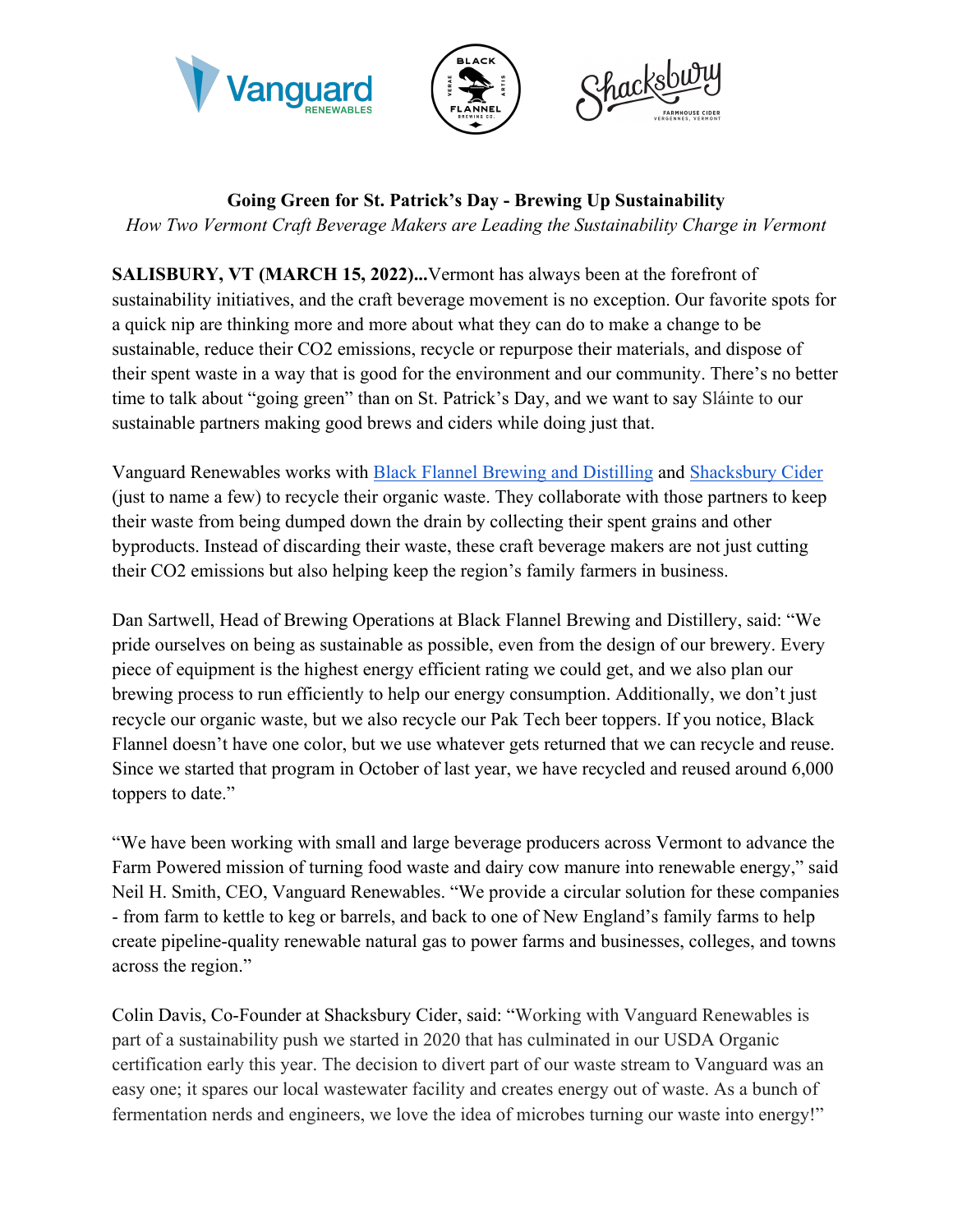The waste from Vanguard's partner breweries is collected and brought to one of their six anaerobic digestion facilities in Vermont and Massachusetts, where it's then added to a state-ofthe-art hydrolyzer before entering the anaerobic digestion process to create renewable energy. Smith continued: "The waste byproducts from our brewery partners not only help to produce renewable natural gas, but the byproducts of the anaerobic digestion process makes a low-carbon and nearly odorless liquid fertilizer to use on their fields."

Smith continued: "As one of the nation's leading renewable energy companies, Vanguard Renewables is excited to see the commitment that so many beverage companies across New England have taken to fight the good fight to become better stewards of our natural resources and the work they are doing to reach their own ambitious sustainability goals."

Vanguard Renewables' beverage partners are not just doing good for the environment, but they are helping the region's family farmers save money on fertilizers, energy, and bedding. It's a win for all.

Sartwell continued, "When we had to decide on how we were going to dispose of our waste - the decision to partner with Vanguard to make renewable energy just made sense. It can be expensive to sidestream your waste, but it's a lot cheaper than having that waste ruin your septic system or end up in our waterways and landfills."

The Vermont Brewers Association, of which Sartwell serves on the sustainability committee, is working to help their brewers recycle as much as possible. In addition to their Pak Tech program, where they have recycled nearly 20,000 toppers, they work to help members recycle their grain bags. Most grains come to smaller breweries in 50-55 pound bags and can't be recycled at the local recycling center. Members gather their empty grain bags, and they get sold to a company that makes composite decking.

Going green for Vanguard's partners doesn't just happen once a year, but it's a commitment all 365 days of them.